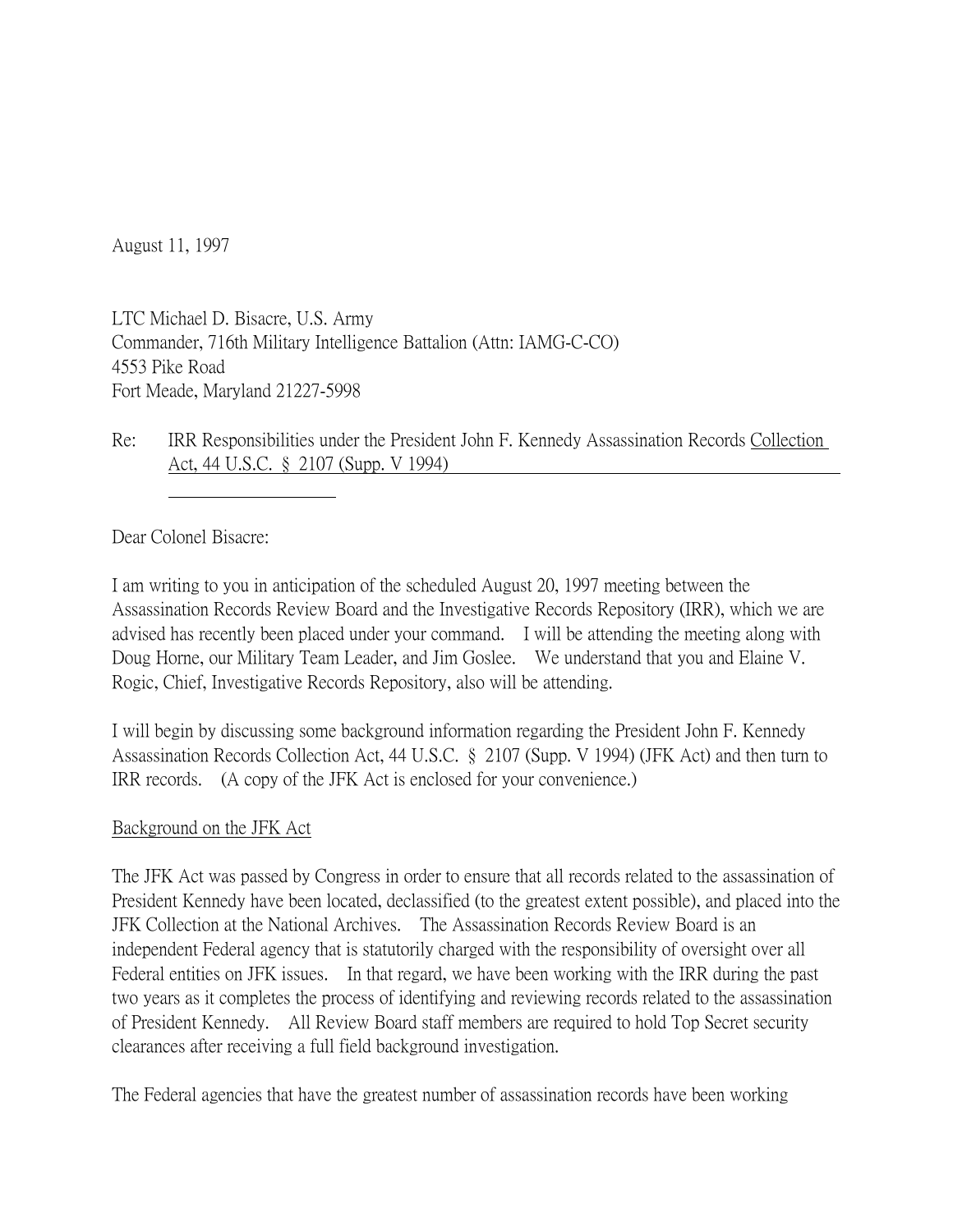Lt. Col. Michael D. Bisacre, U.S. Army August 11, 1997 Page 2

vigorously on this project for several years and the volume of documents in the JFK Collection is now in the tens of thousands. All records that are being sent to the Archives are identified by a Record Identification Form (RIF) that identifies the originating agency, basic information about the record, and the status of the record.

## Postponements Under the JFK Act

Whenever an Agency wishes, in the terms of the JFK Act, to "postpone" (*i.e.*, redact) information, it must submit those proposed postponements to the Review Board, which then makes "formal determinations" on the release of the information. If an Agency disagrees with a decision of the Review Board, its sole recourse is to appeal the Review Board's decision to the President.<sup>[1](#page-1-0)</sup>

Whenever an agency wishes to postpone information from a record before the record is released to the public, the Agency must identify with specificity the information to be postponed, identify the provision of Section 6 of the JFK Act that permits postponements, and provide "clear and convincing" evidence to the Review Board as to why the information should be postponed. (See Section 6 of the JFK Act.) By way of example, the FBI, which seeks to postpone information that might identify informants, provides evidence to the Review Board that discloses whether the informant is still alive, whether the informant risks incurring harm if his name is released, and provides other evidence that might be useful to the Review Board when evaluating the proposed postponements. The Review Board takes very seriously its statutory obligation to sustain proposed postponements "*only in the* rarest of cases [where there is a] legitimate need for continued protection of such records." See Section  $2(a)(7)$  (emphasis added). Under this statutory standard, which presumes the release of information except in the "rarest of cases," agencies have tended to postpone very little information and then only when they are able to provide evidence supporting the proposed postponements.<sup>[2](#page-1-1)</sup>

<span id="page-1-0"></span> $\overline{\phantom{a}}$ <sup>1</sup>Thus far, only one Agency, the FBI, has made an appeal to the President. After a full briefing of the issues by the FBI and the Review Board, the FBI withdrew *all* of its appeals. As a result, *every* formal determination made by the Review Board has been followed and every record has been made available to the public in accordance with the Board's decisions.

<span id="page-1-1"></span><sup>&</sup>lt;sup>2</sup>The Review Board does, however, routinely sustain postponements of Social Security numbers. No evidence need be provided for such postponements.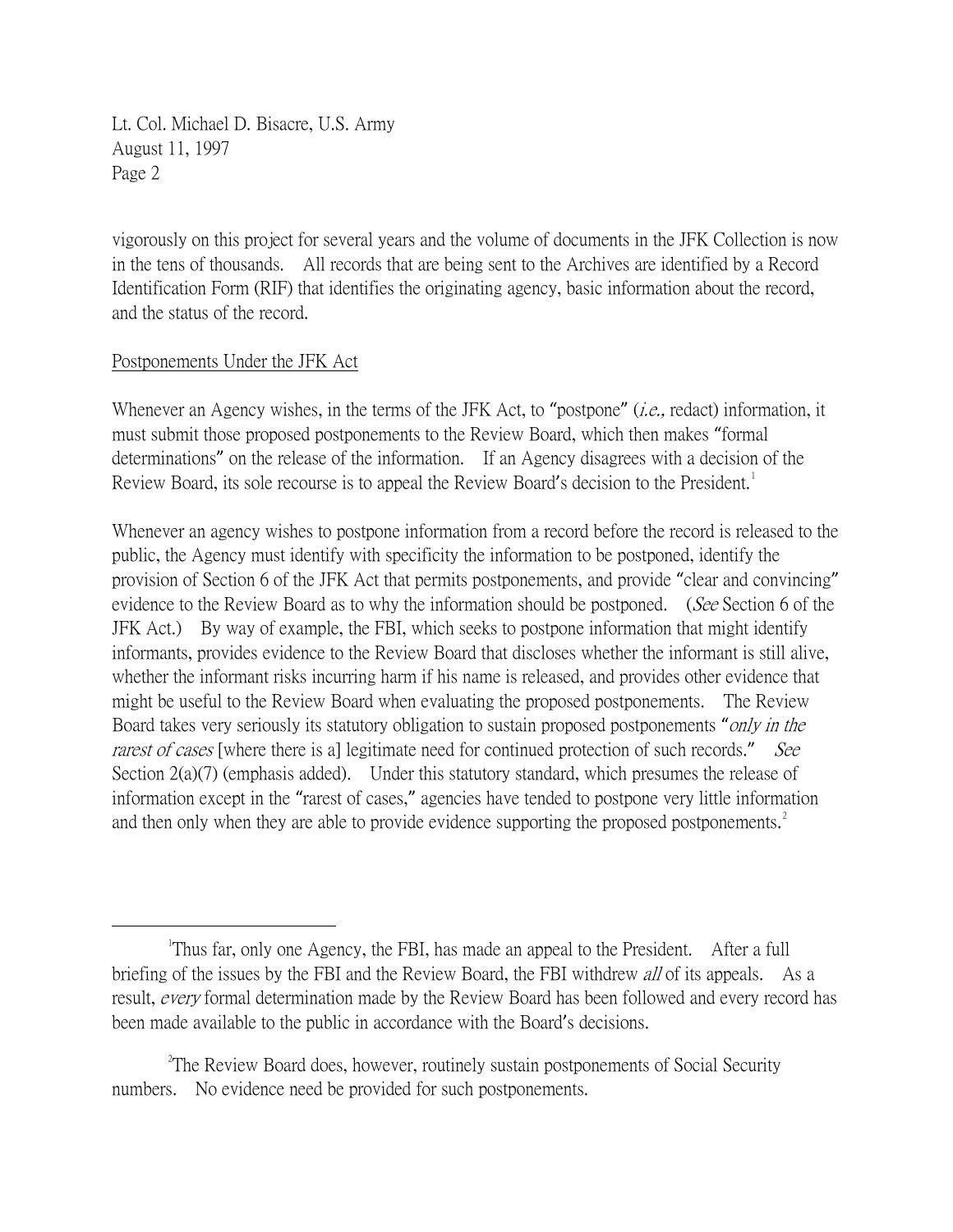Lt. Col. Michael D. Bisacre, U.S. Army August 11, 1997 Page 3

## IRR's JFK Records Collection

We understand that IRR has collected a group of (approximately) 36 files for processing under the JFK Act. It is also our understanding that IRR has reviewed almost all of these files for its own equities, has identified third-agency equities, has referred third- agency records for review, and is awaiting responses from the third agencies. Our staffs previously have conducted discussions regarding what the Review Board may be able to do to facilitate the return of referred records so that processing can be completed.

In December, 1996, the Review Board staff proposed an arrangement whereby we would take responsibility for pursuing the return of IRR's third-agency referrals. As a part of the proposal, the IRR was to photocopy the pages in each file that had been referred to third agencies, and transmit the copy to us. This proposal was accepted by Elaine Rogic, Chief of IRR. Accordingly, copies of the outstanding referral pages for the applicable files were copied and forwarded to the Review Board by IRR. The Review Board is now prepared to assist in the referral process.

On July 29, 1997, Elaine Rogic sent to Doug Horne a facsimile (provided here as an enclosure) that identifies the IRR files for which IRR has not received responses to its referrals. This list identifies 25 files for which referrals have not been received by IRR, and for which the Review Board now accepts responsibility for follow-up. Our goal is to stimulate the agencies that have held referrals for an extended period of time to complete referral process and to return the referrals to IRR not later than October 24, 1997. The Review Board will inform all third agencies that the records are slated for Review Board determinations at the Board meeting in November and that their proposed postponements, as well as their evidence in support of the postponements, should be delivered to IRR by close of business on October 24. The agencies will be advised that if the requested information is not provided, the Review Board presumptively will vote to open the records in full.

Once the records have been returned by third agencies to IRR (by October 24), the following steps should be taken:

- 1. IRR should make a photocopy of the original record with *the proposed* **postponements either highlighted in yellow or clearly bracketed.** (The records with proposed postponements should have RIF forms attached.)
- 2. IRR should forward to the Review Board, by November 4, 1997, the highlighted or bracketed copies along with **all** evidence in support of the proposed postponements